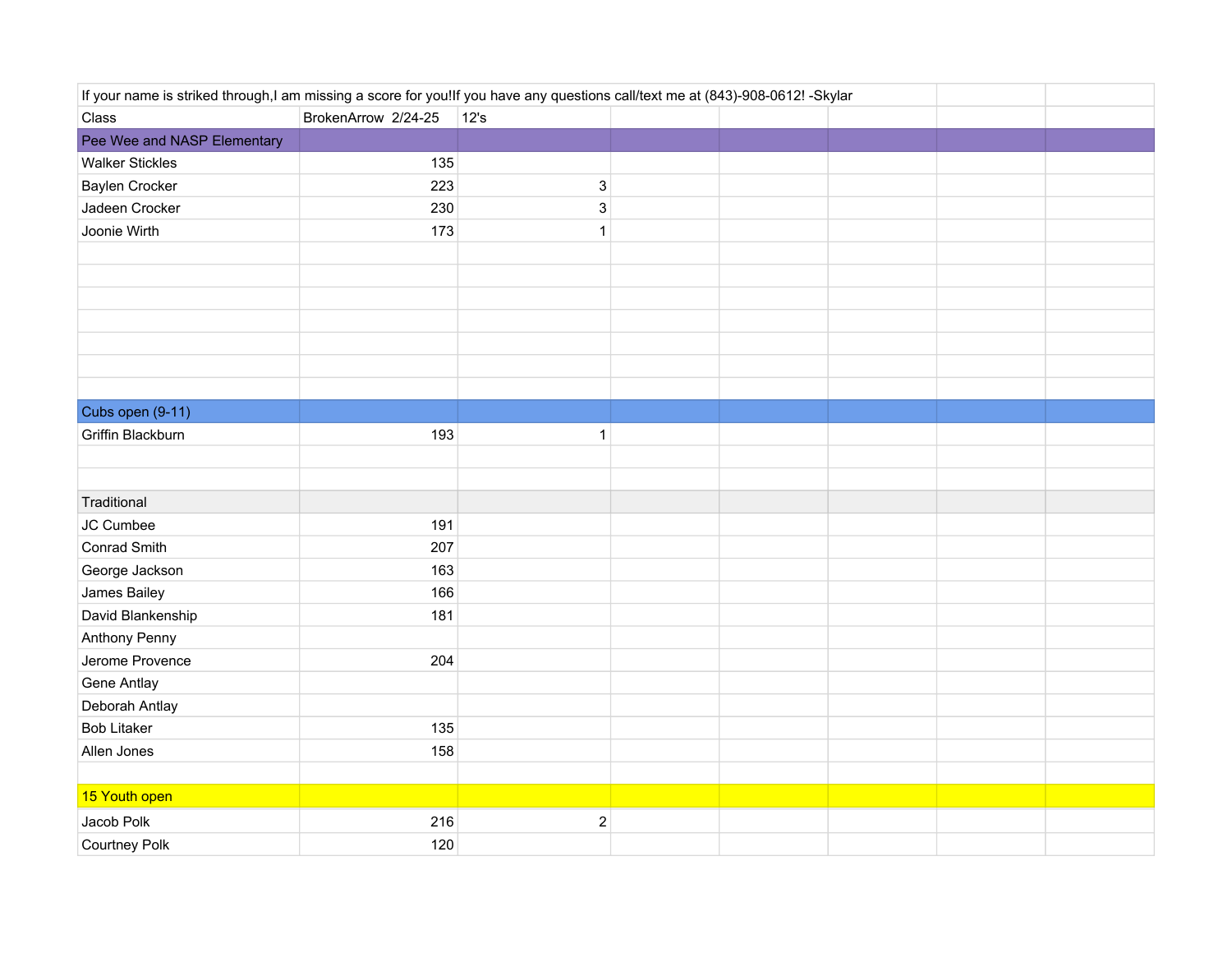| If your name is striked through,I am missing a score for you!If you have any questions call/text me at (843)-908-0612! -Skylar |                     |                           |  |  |  |  |  |
|--------------------------------------------------------------------------------------------------------------------------------|---------------------|---------------------------|--|--|--|--|--|
| Class                                                                                                                          | BrokenArrow 2/24-25 | $ 12$ 's                  |  |  |  |  |  |
|                                                                                                                                |                     |                           |  |  |  |  |  |
|                                                                                                                                |                     |                           |  |  |  |  |  |
| <b>Women's Bowhunter</b>                                                                                                       |                     |                           |  |  |  |  |  |
| Tammy Polk                                                                                                                     | 73                  |                           |  |  |  |  |  |
| Anna Ruggiero                                                                                                                  | 215                 | $\sqrt{2}$                |  |  |  |  |  |
| <b>Tracy Sancic</b>                                                                                                            | 190                 |                           |  |  |  |  |  |
| <b>Buffy Rowe</b>                                                                                                              | 232                 | $\overline{\mathbf{4}}$   |  |  |  |  |  |
| Tracy wade                                                                                                                     | 212                 | $\sqrt{2}$                |  |  |  |  |  |
|                                                                                                                                |                     |                           |  |  |  |  |  |
|                                                                                                                                |                     |                           |  |  |  |  |  |
|                                                                                                                                |                     |                           |  |  |  |  |  |
|                                                                                                                                |                     |                           |  |  |  |  |  |
|                                                                                                                                |                     |                           |  |  |  |  |  |
| <b>Bowhunter Novice</b>                                                                                                        |                     |                           |  |  |  |  |  |
|                                                                                                                                |                     |                           |  |  |  |  |  |
|                                                                                                                                |                     |                           |  |  |  |  |  |
|                                                                                                                                |                     |                           |  |  |  |  |  |
|                                                                                                                                |                     |                           |  |  |  |  |  |
|                                                                                                                                |                     |                           |  |  |  |  |  |
|                                                                                                                                |                     |                           |  |  |  |  |  |
| 12 Male Bowhunter                                                                                                              |                     |                           |  |  |  |  |  |
| Micah Blackburn                                                                                                                |                     |                           |  |  |  |  |  |
| Eric Polk                                                                                                                      | 211                 | $\,6\,$                   |  |  |  |  |  |
| Keith Hallman                                                                                                                  | 231                 | $\mathbf 5$               |  |  |  |  |  |
| David Hallman                                                                                                                  | 239                 | $\ensuremath{\mathsf{3}}$ |  |  |  |  |  |
| Mike Smith                                                                                                                     | 217                 | $\sqrt{2}$                |  |  |  |  |  |
| David Tindal                                                                                                                   |                     |                           |  |  |  |  |  |
| Joshua Tindal                                                                                                                  | 246                 | $\mathbf 5$               |  |  |  |  |  |
| JD Rowe                                                                                                                        | 255                 | $\boldsymbol{7}$          |  |  |  |  |  |
| Sergio S DeCosta                                                                                                               | 177                 |                           |  |  |  |  |  |
| Joe Flood                                                                                                                      | 226                 | $\ensuremath{\mathsf{3}}$ |  |  |  |  |  |
| Jack Manchester                                                                                                                | 206                 |                           |  |  |  |  |  |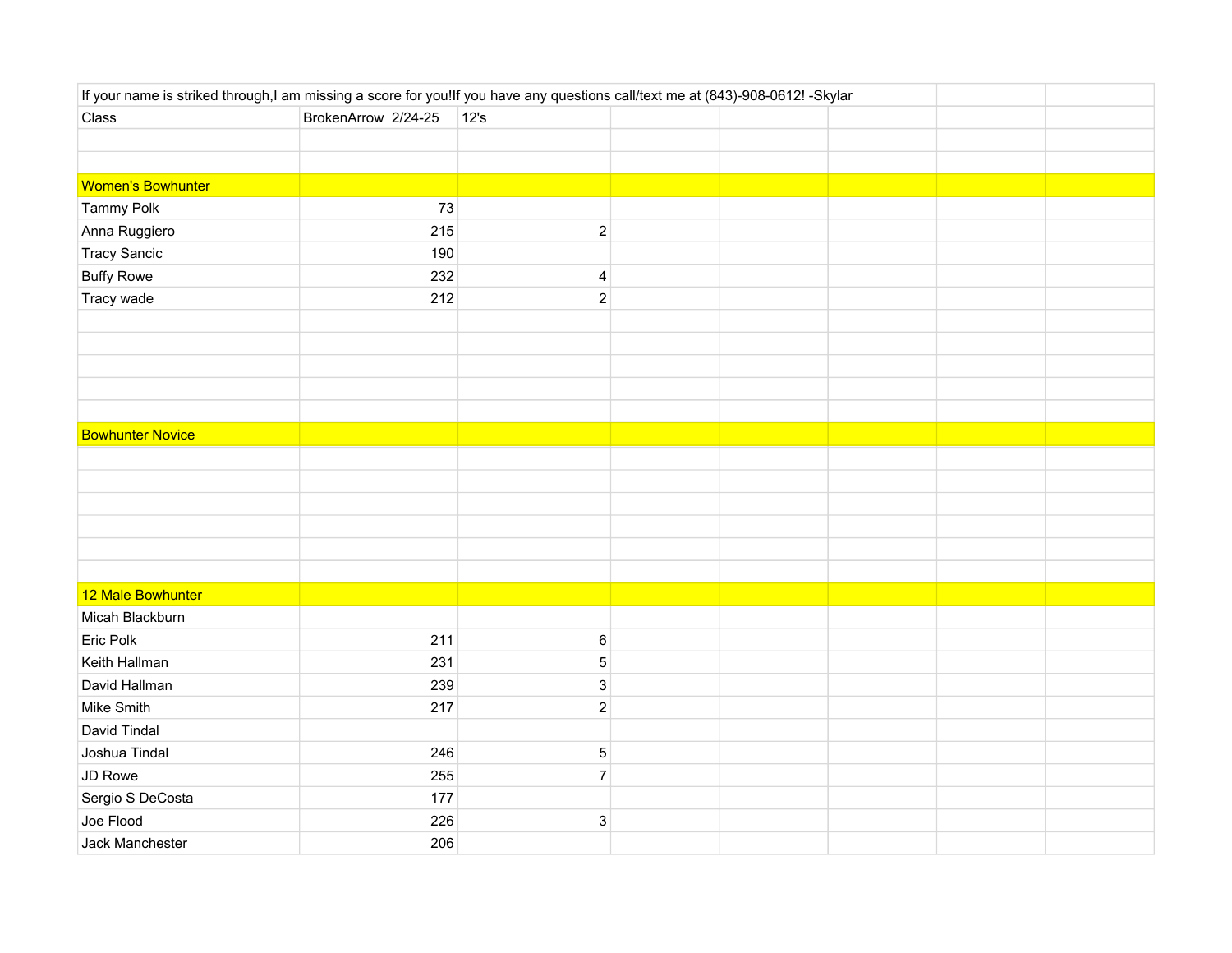| If your name is striked through,I am missing a score for you!If you have any questions call/text me at (843)-908-0612! -Skylar |                     |                           |  |  |  |  |  |
|--------------------------------------------------------------------------------------------------------------------------------|---------------------|---------------------------|--|--|--|--|--|
| Class                                                                                                                          | BrokenArrow 2/24-25 | $ 12$ 's                  |  |  |  |  |  |
| Jemes Price                                                                                                                    | 254                 | $\bf 8$                   |  |  |  |  |  |
| Mark Walden                                                                                                                    | 243                 | $\mathbf 5$               |  |  |  |  |  |
| Tom Bowen                                                                                                                      | 258                 | $\overline{\mathbf{4}}$   |  |  |  |  |  |
| Jason Wirth                                                                                                                    | 226                 | $\mathbf{1}$              |  |  |  |  |  |
| <b>Super Senior Open</b>                                                                                                       |                     |                           |  |  |  |  |  |
|                                                                                                                                |                     |                           |  |  |  |  |  |
|                                                                                                                                |                     |                           |  |  |  |  |  |
| <b>Senior Open</b>                                                                                                             |                     |                           |  |  |  |  |  |
| Eric Crocker                                                                                                                   | 245                 | $\overline{\mathbf{4}}$   |  |  |  |  |  |
| Frank Carter                                                                                                                   | 264                 | $\bf 8$                   |  |  |  |  |  |
|                                                                                                                                |                     |                           |  |  |  |  |  |
|                                                                                                                                |                     |                           |  |  |  |  |  |
|                                                                                                                                |                     |                           |  |  |  |  |  |
|                                                                                                                                |                     |                           |  |  |  |  |  |
| Women's Known 40                                                                                                               |                     |                           |  |  |  |  |  |
| Tammy Carter                                                                                                                   | 245                 | $\mathsf 3$               |  |  |  |  |  |
|                                                                                                                                |                     |                           |  |  |  |  |  |
|                                                                                                                                |                     |                           |  |  |  |  |  |
|                                                                                                                                |                     |                           |  |  |  |  |  |
|                                                                                                                                |                     |                           |  |  |  |  |  |
| <b>Women Known</b>                                                                                                             |                     |                           |  |  |  |  |  |
| Skylar Murray                                                                                                                  | 196                 |                           |  |  |  |  |  |
|                                                                                                                                |                     |                           |  |  |  |  |  |
|                                                                                                                                |                     |                           |  |  |  |  |  |
| Known 40 Outlaw                                                                                                                |                     |                           |  |  |  |  |  |
| Trey Ramsey                                                                                                                    | 252                 | $\ensuremath{\mathsf{3}}$ |  |  |  |  |  |
| <b>Brain Legettie</b>                                                                                                          | 226                 | $\ensuremath{\mathsf{3}}$ |  |  |  |  |  |
| Landon Wilson                                                                                                                  | 255                 | $\boldsymbol{7}$          |  |  |  |  |  |
| <b>Todd Kason</b>                                                                                                              | 221                 | $\sqrt{2}$                |  |  |  |  |  |
| Mark Almond                                                                                                                    | 254                 | $\boldsymbol{7}$          |  |  |  |  |  |
| Larry Farnworth                                                                                                                | 223                 | 5                         |  |  |  |  |  |
| Josh Crocker                                                                                                                   | 255                 | $10$                      |  |  |  |  |  |